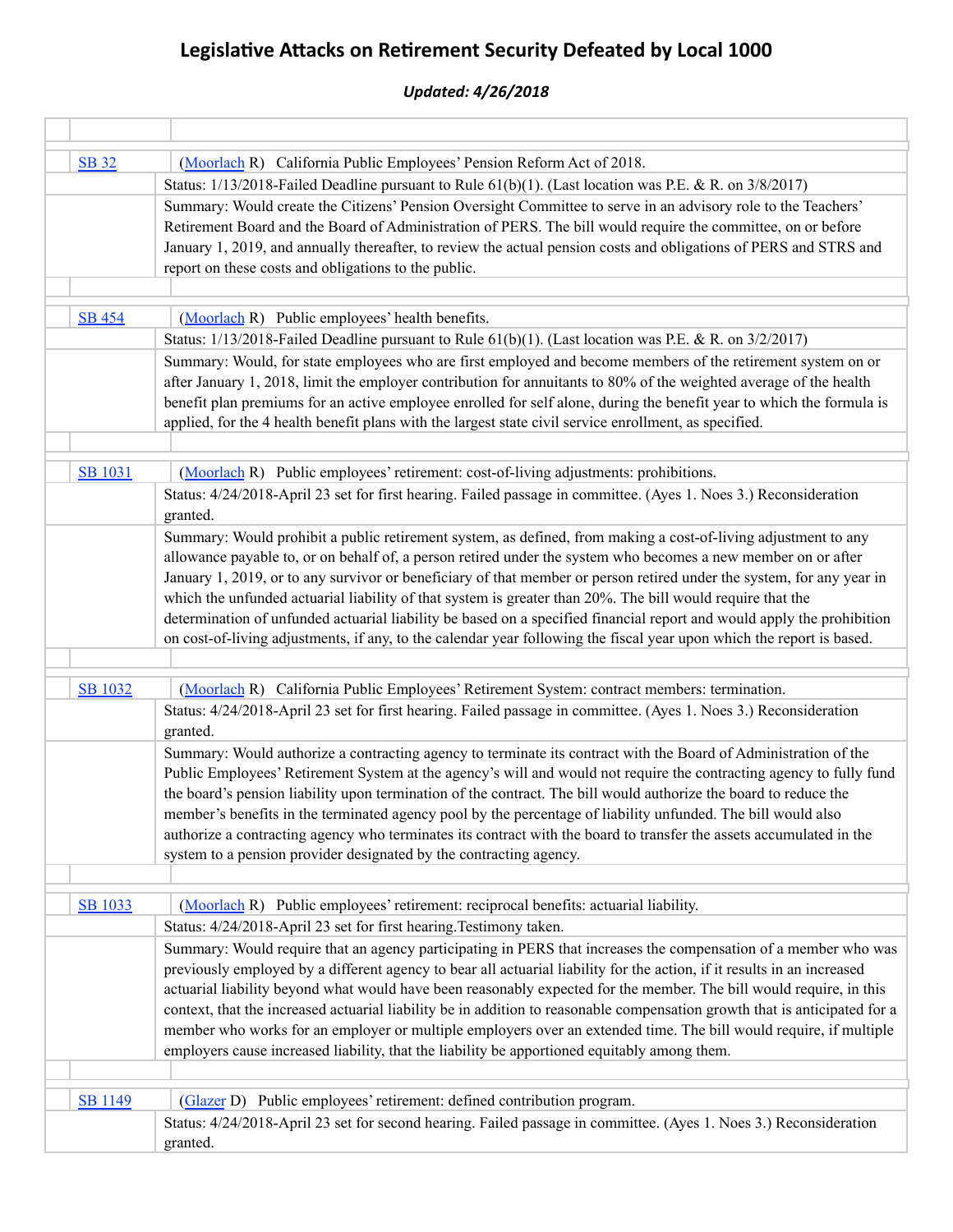|      | Summary: Would create a new optional defined contribution plan for new state employees who first begin<br>employment in a miscellaneous or industrial classification on or after January 1, 2020, and who were not members of<br>any public retirement system prior to that date. The bill would require state employees who are subject to the bill's<br>provisions, within 30 days of beginning employment, to choose either to contribute to the defined contribution plan<br>or to become a member of PERS. The bill would require, if an employee fails to make this decision within the above |
|------|-----------------------------------------------------------------------------------------------------------------------------------------------------------------------------------------------------------------------------------------------------------------------------------------------------------------------------------------------------------------------------------------------------------------------------------------------------------------------------------------------------------------------------------------------------------------------------------------------------|
|      | timeframe, that the employee automatically be placed in PERS.                                                                                                                                                                                                                                                                                                                                                                                                                                                                                                                                       |
|      |                                                                                                                                                                                                                                                                                                                                                                                                                                                                                                                                                                                                     |
| SCA1 | (Moorlach R) Retirement savings plans: funding prohibition: General Fund.                                                                                                                                                                                                                                                                                                                                                                                                                                                                                                                           |
|      | Status: 6/27/2017-June 26 set for first hearing. Failed passage in committee. (Ayes 2. Noes 3.)                                                                                                                                                                                                                                                                                                                                                                                                                                                                                                     |
|      | Summary: Would prohibit the state from incurring any liability for payment of the retirement savings benefit earned<br>by program participants in the California Secure Choice Retirement Savings Program. The measure would also<br>prohibit the appropriation, transfer, or encumbrance of moneys in the General Fund for the purposes of the program,<br>including any unfunded liability that the program may incur, unless the appropriation, transfer, or encumbrance is for<br>funding the startup and first-year administrative costs for the program.                                      |
| SCA8 | (Moorlach R) Public employee retirement benefits.                                                                                                                                                                                                                                                                                                                                                                                                                                                                                                                                                   |
|      | Status: 6/20/2017-June 26 set for first hearing canceled at the request of author.                                                                                                                                                                                                                                                                                                                                                                                                                                                                                                                  |
|      | Summary: Would permit a government employer to reduce retirement benefits that are based on work not yet<br>performed by an employee regardless of the date that the employee was first hired, notwithstanding other provisions<br>of the California Constitution or any other law. The measure would prohibit it from being interpreted to permit the<br>reduction of retirement benefits that a public employee has earned based on work that has been performed, as<br>specified. The measure would define government employer and retirement benefits for the purposes of its provisions.       |